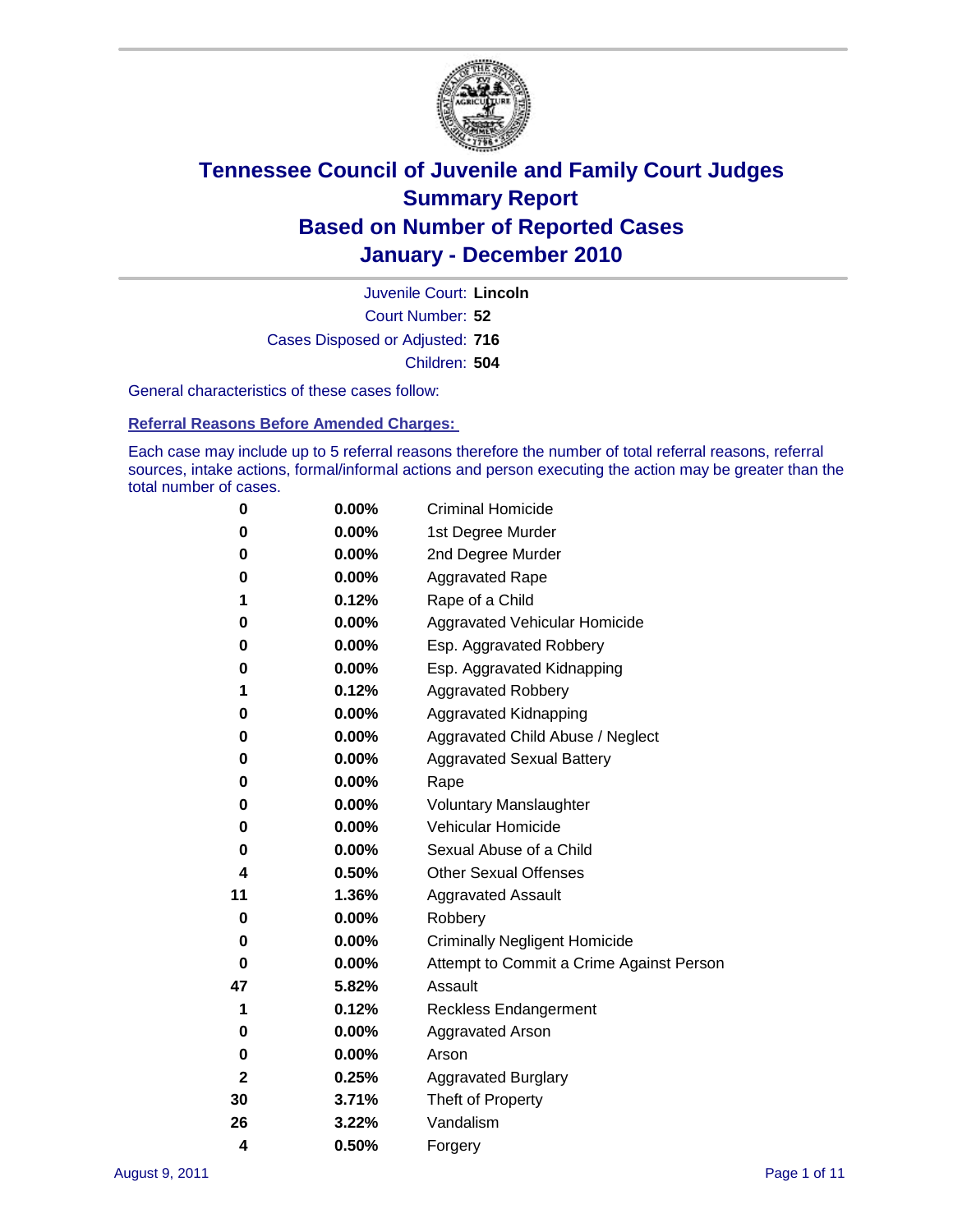

Court Number: **52** Juvenile Court: **Lincoln** Cases Disposed or Adjusted: **716** Children: **504**

#### **Referral Reasons Before Amended Charges:**

Each case may include up to 5 referral reasons therefore the number of total referral reasons, referral sources, intake actions, formal/informal actions and person executing the action may be greater than the total number of cases.

| $\pmb{0}$               | 0.00%    | <b>Worthless Checks</b>                                     |
|-------------------------|----------|-------------------------------------------------------------|
| 0                       | 0.00%    | Illegal Possession / Fraudulent Use of Credit / Debit Cards |
| 7                       | 0.87%    | <b>Burglary</b>                                             |
| $\mathbf{2}$            | 0.25%    | Unauthorized Use of a Vehicle                               |
| 0                       | $0.00\%$ | <b>Cruelty to Animals</b>                                   |
| $\bf{0}$                | 0.00%    | Sale of Controlled Substances                               |
| 8                       | 0.99%    | <b>Other Drug Offenses</b>                                  |
| 22                      | 2.72%    | Possession of Controlled Substances                         |
| $\mathbf 0$             | $0.00\%$ | <b>Criminal Attempt</b>                                     |
| 3                       | 0.37%    | Carrying Weapons on School Property                         |
| 5                       | 0.62%    | Unlawful Carrying / Possession of a Weapon                  |
| 1                       | 0.12%    | <b>Evading Arrest</b>                                       |
| 0                       | $0.00\%$ | Escape                                                      |
| $\mathbf{2}$            | 0.25%    | Driving Under Influence (DUI)                               |
| 22                      | 2.72%    | Possession / Consumption of Alcohol                         |
| 1                       | 0.12%    | Resisting Stop, Frisk, Halt, Arrest or Search               |
| 0                       | $0.00\%$ | <b>Aggravated Criminal Trespass</b>                         |
| $\mathbf 2$             | 0.25%    | Harassment                                                  |
| $\overline{\mathbf{r}}$ | 0.87%    | Failure to Appear                                           |
| 1                       | 0.12%    | Filing a False Police Report                                |
| 0                       | 0.00%    | Criminal Impersonation                                      |
| 33                      | 4.08%    | <b>Disorderly Conduct</b>                                   |
| 28                      | 3.47%    | <b>Criminal Trespass</b>                                    |
| 1                       | 0.12%    | <b>Public Intoxication</b>                                  |
| 0                       | $0.00\%$ | Gambling                                                    |
| 175                     | 21.66%   | <b>Traffic</b>                                              |
| 0                       | $0.00\%$ | Local Ordinances                                            |
| $\mathbf 0$             | 0.00%    | Violation of Wildlife Regulations                           |
| 14                      | 1.73%    | Contempt of Court                                           |
| 33                      | 4.08%    | Violation of Probation                                      |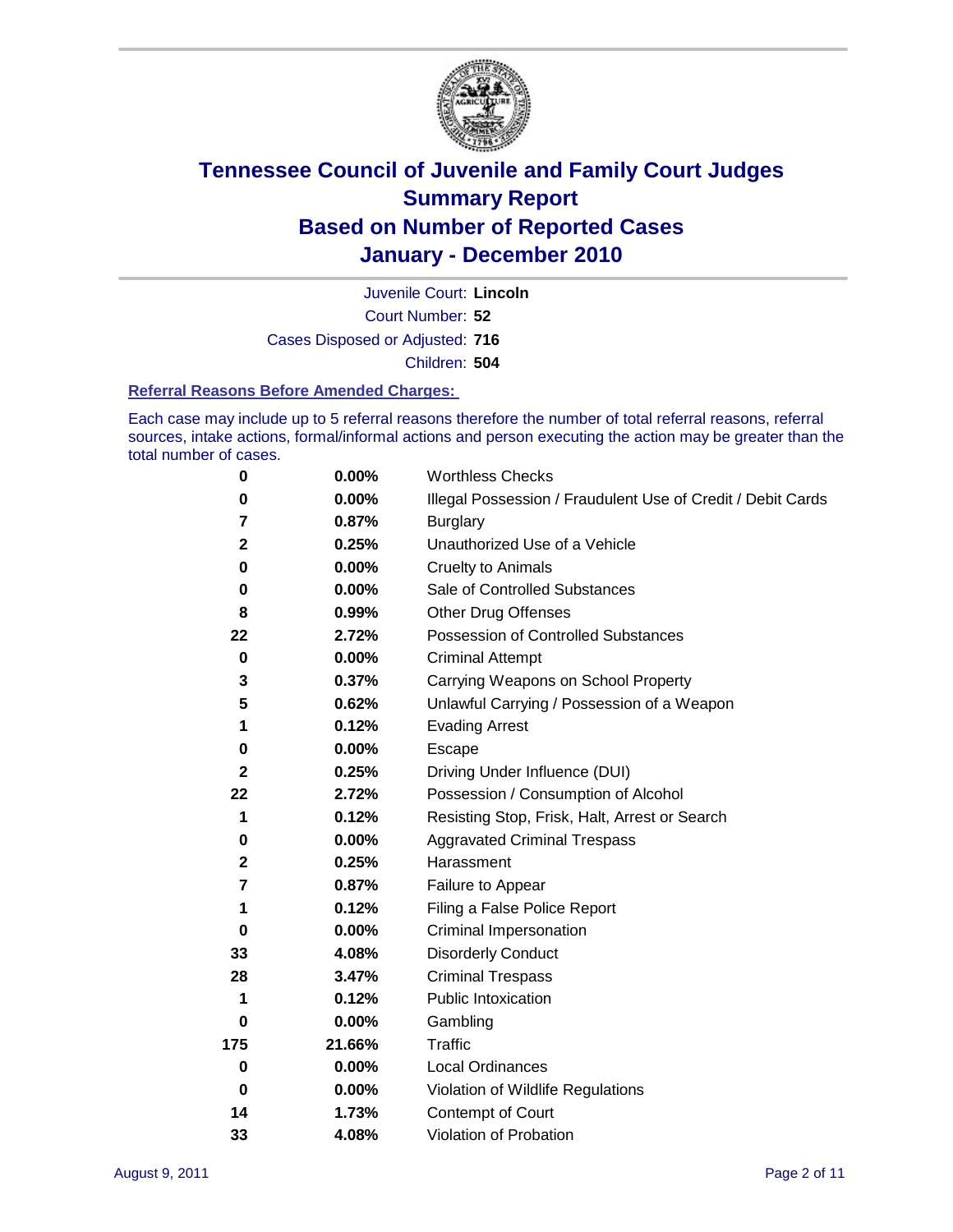

Court Number: **52** Juvenile Court: **Lincoln** Cases Disposed or Adjusted: **716** Children: **504**

#### **Referral Reasons Before Amended Charges:**

Each case may include up to 5 referral reasons therefore the number of total referral reasons, referral sources, intake actions, formal/informal actions and person executing the action may be greater than the total number of cases.

| 0   | 0.00%    | Violation of Aftercare                 |
|-----|----------|----------------------------------------|
| 52  | 6.44%    | Unruly Behavior                        |
| 133 | 16.46%   | Truancy                                |
| 8   | 0.99%    | In-State Runaway                       |
| 1   | 0.12%    | Out-of-State Runaway                   |
| 62  | 7.67%    | Possession of Tobacco Products         |
| 11  | 1.36%    | Violation of a Valid Court Order       |
| 27  | 3.34%    | <b>Violation of Curfew</b>             |
| 0   | $0.00\%$ | <b>Sexually Abused Child</b>           |
| 0   | 0.00%    | <b>Physically Abused Child</b>         |
| 0   | $0.00\%$ | Dependency / Neglect                   |
| 0   | 0.00%    | <b>Termination of Parental Rights</b>  |
| 0   | $0.00\%$ | <b>Violation of Pretrial Diversion</b> |
| 0   | 0.00%    | Violation of Informal Adjustment       |
| 0   | $0.00\%$ | <b>Judicial Review</b>                 |
| 0   | $0.00\%$ | <b>Administrative Review</b>           |
| 0   | $0.00\%$ | <b>Foster Care Review</b>              |
| 0   | $0.00\%$ | Custody                                |
| 0   | $0.00\%$ | Visitation                             |
| 0   | $0.00\%$ | Paternity / Legitimation               |
| 0   | 0.00%    | <b>Child Support</b>                   |
| 0   | $0.00\%$ | <b>Request for Medical Treatment</b>   |
| 0   | 0.00%    | <b>Consent to Marry</b>                |
| 20  | 2.48%    | Other                                  |
| 808 | 100.00%  | <b>Total Referrals</b>                 |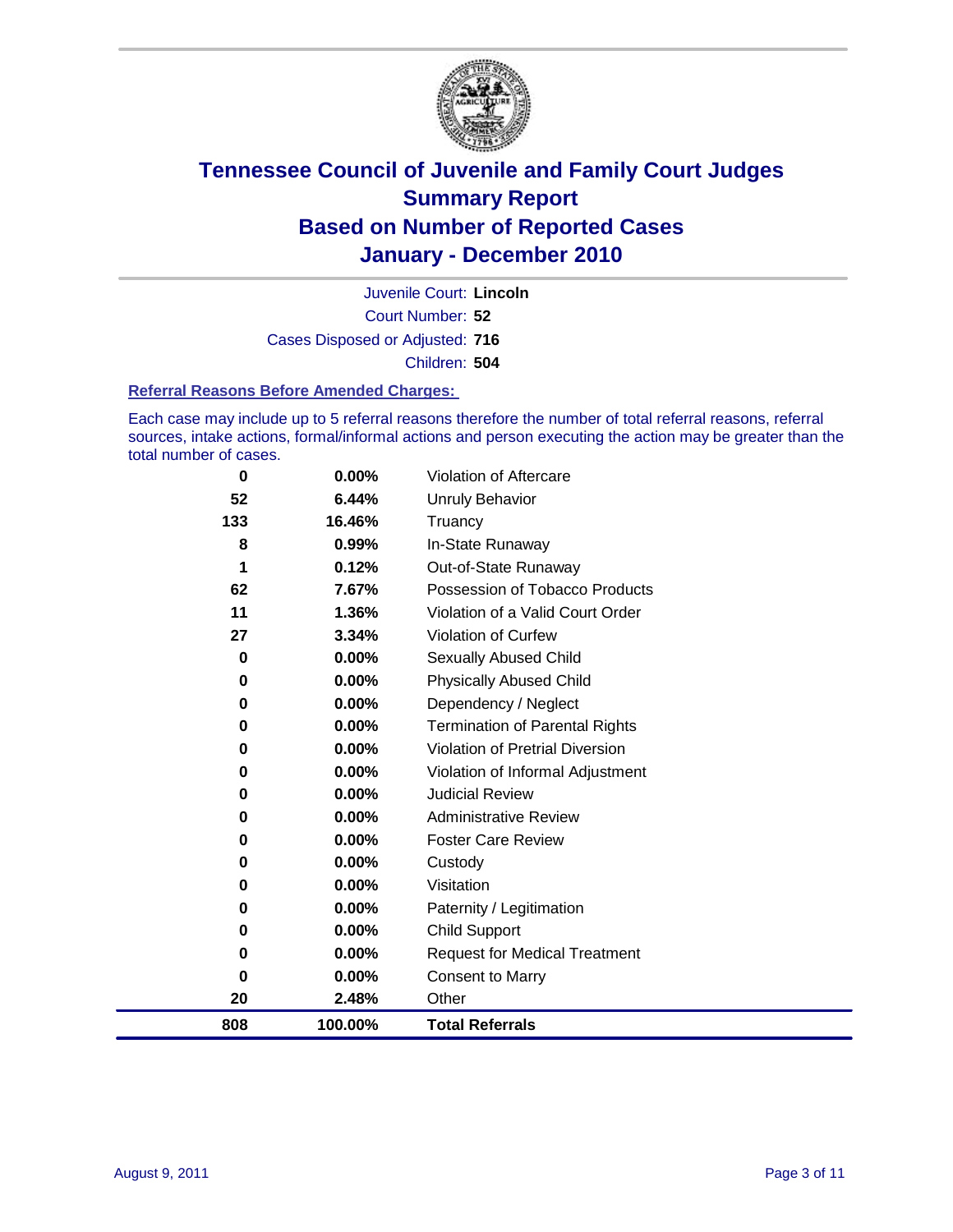

| 808                        | 100.00%                         | <b>Total Referral Sources</b>     |  |
|----------------------------|---------------------------------|-----------------------------------|--|
| 0                          | 0.00%                           | Other                             |  |
| 0                          | 0.00%                           | Unknown                           |  |
| 0                          | 0.00%                           | Hospital                          |  |
| 0                          | 0.00%                           | Child & Parent                    |  |
| 41                         | 5.07%                           | Victim                            |  |
| 0                          | 0.00%                           | <b>Other Court</b>                |  |
| 0                          | 0.00%                           | Social Agency                     |  |
| 52                         | 6.44%                           | <b>Court Staff</b>                |  |
| $\bf{0}$                   | 0.00%                           | <b>District Attorney's Office</b> |  |
| 0                          | $0.00\%$                        | <b>Other State Department</b>     |  |
| 7                          | 0.87%                           | <b>DCS</b>                        |  |
| $\bf{0}$                   | 0.00%                           | <b>CSA</b>                        |  |
| 164                        | 20.30%                          | School                            |  |
| 0                          | 0.00%                           | Self                              |  |
| 8                          | 0.99%                           | <b>Relatives</b>                  |  |
| 51                         | 6.31%                           | Parents                           |  |
| 485                        | 60.02%                          | Law Enforcement                   |  |
| <b>Referral Sources: 1</b> |                                 |                                   |  |
|                            |                                 | Children: 504                     |  |
|                            | Cases Disposed or Adjusted: 716 |                                   |  |
|                            |                                 | Court Number: 52                  |  |
|                            |                                 | Juvenile Court: Lincoln           |  |
|                            |                                 |                                   |  |

### **Age of Child at Referral: 2**

|     |          | <b>Total Child Count</b> |
|-----|----------|--------------------------|
| 0   | $0.00\%$ | <b>Unknown</b>           |
| 0   | 0.00%    | Ages 19 and Over         |
| 183 | 36.31%   | Ages 17 through 18       |
| 191 | 37.90%   | Ages 15 through 16       |
| 65  | 12.90%   | Ages 13 through 14       |
| 29  | 5.75%    | Ages 11 through 12       |
| 36  | 7.14%    | Ages 10 and Under        |
|     |          | 504<br>100.00%           |

<sup>1</sup> If different than number of Referral Reasons (808), verify accuracy of your court's data.

<sup>2</sup> One child could be counted in multiple categories, verify accuracy of your court's data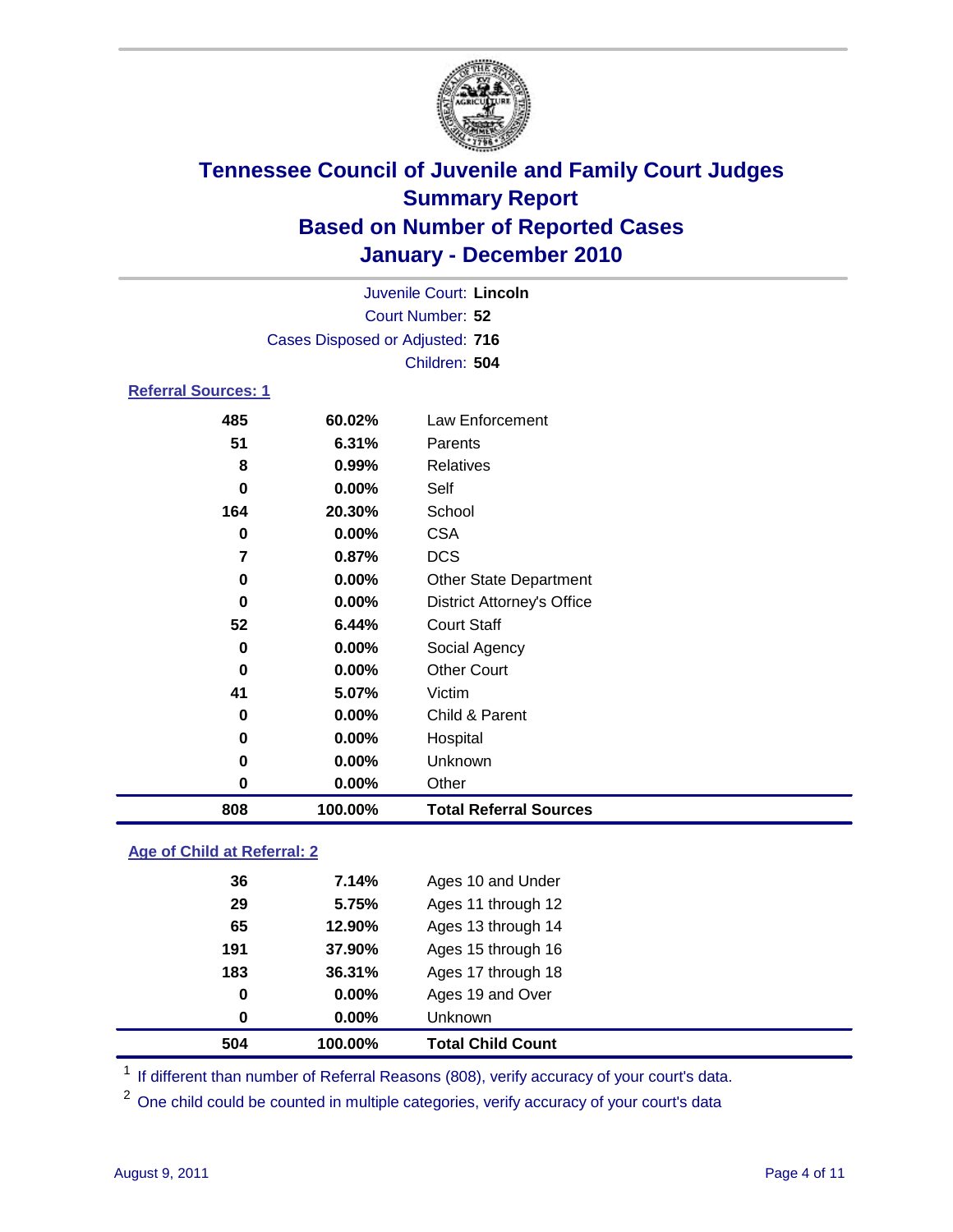

| Juvenile Court: Lincoln                    |                                 |                          |  |  |  |
|--------------------------------------------|---------------------------------|--------------------------|--|--|--|
|                                            | Court Number: 52                |                          |  |  |  |
|                                            | Cases Disposed or Adjusted: 716 |                          |  |  |  |
|                                            |                                 | Children: 504            |  |  |  |
| Sex of Child: 1                            |                                 |                          |  |  |  |
| 325                                        | 64.48%                          | Male                     |  |  |  |
| 179                                        | 35.52%                          | Female                   |  |  |  |
| $\mathbf 0$                                | 0.00%                           | Unknown                  |  |  |  |
| 504                                        | 100.00%                         | <b>Total Child Count</b> |  |  |  |
| Race of Child: 1                           |                                 |                          |  |  |  |
| 442                                        | 87.70%                          | White                    |  |  |  |
| 62                                         | 12.30%                          | African American         |  |  |  |
| $\mathbf 0$                                | 0.00%                           | Native American          |  |  |  |
| 0                                          | 0.00%                           | Asian                    |  |  |  |
| 0                                          | 0.00%                           | Mixed                    |  |  |  |
| $\mathbf 0$                                | 0.00%                           | Unknown                  |  |  |  |
| 504                                        | 100.00%                         | <b>Total Child Count</b> |  |  |  |
| <b>Hispanic Origin: 1</b>                  |                                 |                          |  |  |  |
| 1                                          | 0.20%                           | Yes                      |  |  |  |
| 503                                        | 99.80%                          | No                       |  |  |  |
| $\mathbf 0$                                | 0.00%                           | Unknown                  |  |  |  |
| 504                                        | 100.00%                         | <b>Total Child Count</b> |  |  |  |
| <b>School Enrollment of Children: 1</b>    |                                 |                          |  |  |  |
| 503                                        | 99.80%                          | Yes                      |  |  |  |
| 1                                          | 0.20%                           | <b>No</b>                |  |  |  |
| $\mathbf 0$                                | 0.00%                           | Unknown                  |  |  |  |
| 504<br><b>Total Child Count</b><br>100.00% |                                 |                          |  |  |  |

One child could be counted in multiple categories, verify accuracy of your court's data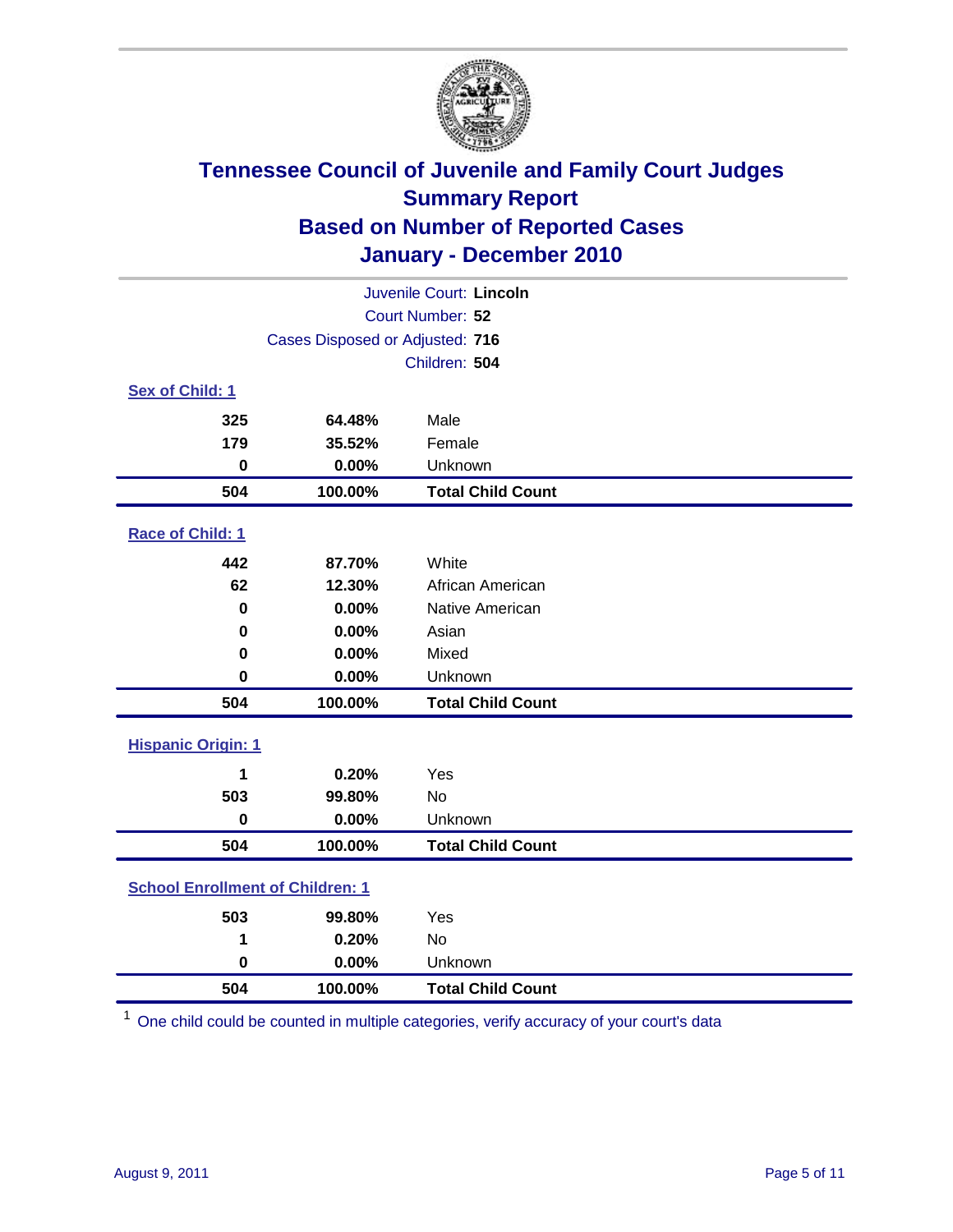

Court Number: **52** Juvenile Court: **Lincoln** Cases Disposed or Adjusted: **716** Children: **504**

#### **Living Arrangement of Child at Time of Referral: 1**

| 504 | 100.00%  | <b>Total Child Count</b>     |
|-----|----------|------------------------------|
| 1   | 0.20%    | Other                        |
| 0   | 0.00%    | Unknown                      |
| 0   | $0.00\%$ | Independent                  |
| 0   | 0.00%    | In an Institution            |
| 1   | 0.20%    | In a Residential Center      |
| 0   | 0.00%    | In a Group Home              |
| 4   | 0.79%    | With Foster Family           |
| 16  | 3.17%    | With Adoptive Parents        |
| 23  | 4.56%    | <b>With Relatives</b>        |
| 44  | 8.73%    | With Father                  |
| 254 | 50.40%   | With Mother                  |
| 26  | 5.16%    | With Mother and Stepfather   |
| 7   | 1.39%    | With Father and Stepmother   |
| 128 | 25.40%   | With Both Biological Parents |
|     |          |                              |

#### **Type of Detention: 2**

| 716      | 100.00%  | <b>Total Detention Count</b> |  |
|----------|----------|------------------------------|--|
| $\bf{0}$ | 0.00%    | Other                        |  |
| 682      | 95.25%   | Does Not Apply               |  |
| 0        | $0.00\%$ | Unknown                      |  |
| 0        | $0.00\%$ | Psychiatric Hospital         |  |
| 0        | 0.00%    | Jail - No Separation         |  |
| 0        | $0.00\%$ | Jail - Partial Separation    |  |
| 0        | $0.00\%$ | Jail - Complete Separation   |  |
| 34       | 4.75%    | Juvenile Detention Facility  |  |
| 0        | $0.00\%$ | Non-Secure Placement         |  |
|          |          |                              |  |

<sup>1</sup> One child could be counted in multiple categories, verify accuracy of your court's data

<sup>2</sup> If different than number of Cases (716) verify accuracy of your court's data.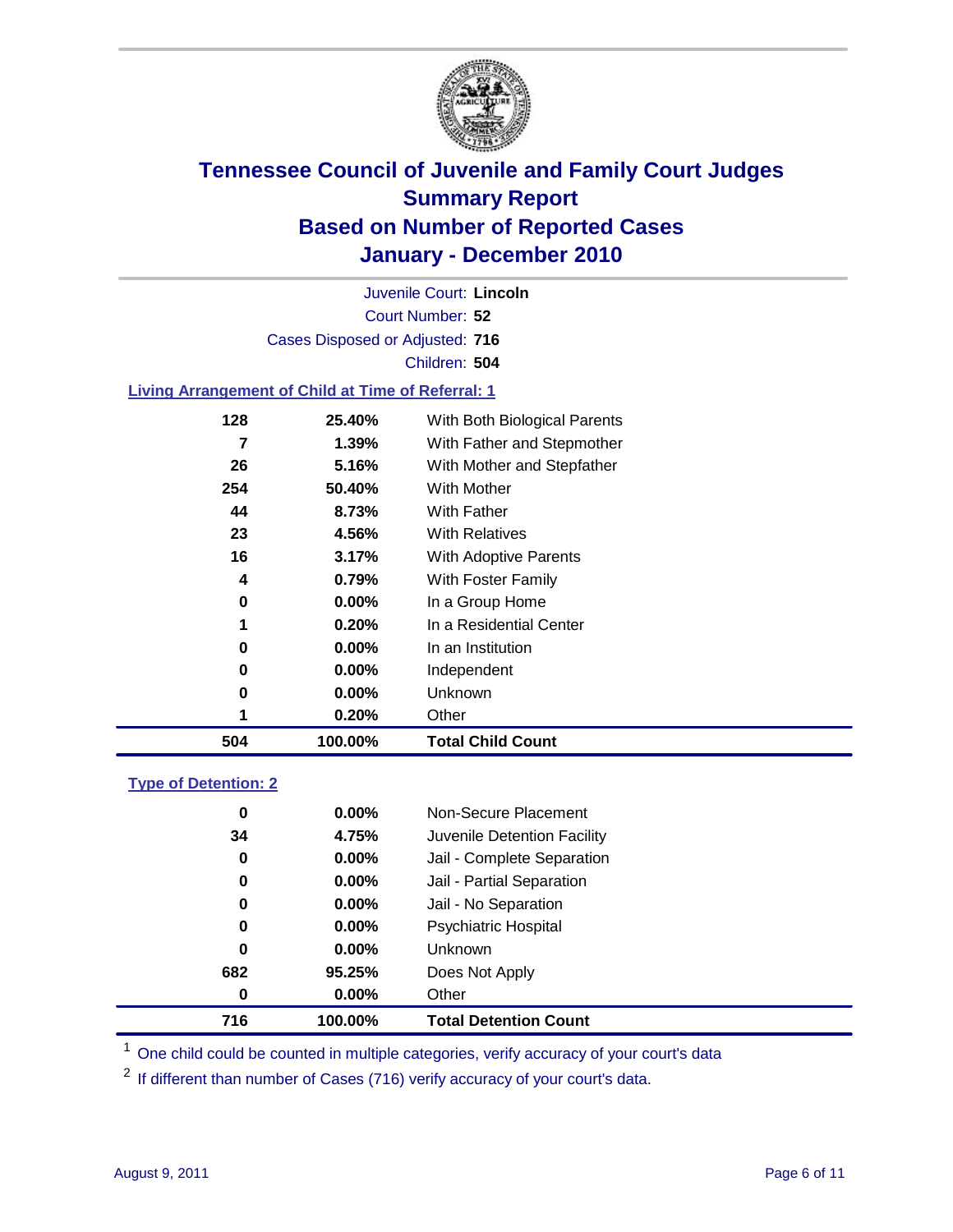

|                                                    |                                 | Juvenile Court: Lincoln              |  |  |
|----------------------------------------------------|---------------------------------|--------------------------------------|--|--|
| Court Number: 52                                   |                                 |                                      |  |  |
|                                                    | Cases Disposed or Adjusted: 716 |                                      |  |  |
|                                                    |                                 | Children: 504                        |  |  |
| <b>Placement After Secure Detention Hearing: 1</b> |                                 |                                      |  |  |
| 20                                                 | 2.79%                           | Returned to Prior Living Arrangement |  |  |
| 9                                                  | 1.26%                           | Juvenile Detention Facility          |  |  |
| 0                                                  | 0.00%                           | Jail                                 |  |  |
| 5                                                  | 0.70%                           | Shelter / Group Home                 |  |  |
| 0                                                  | 0.00%                           | <b>Foster Family Home</b>            |  |  |
| $\bf{0}$                                           | 0.00%                           | Psychiatric Hospital                 |  |  |
| 0                                                  | 0.00%                           | Unknown                              |  |  |
| 682                                                | 95.25%                          | Does Not Apply                       |  |  |
| $\pmb{0}$                                          | 0.00%                           | Other                                |  |  |
| 716                                                | 100.00%                         | <b>Total Placement Count</b>         |  |  |
|                                                    |                                 |                                      |  |  |
| <b>Intake Actions: 2</b>                           |                                 |                                      |  |  |
| 439                                                | 54.33%                          | <b>Petition Filed</b>                |  |  |
| $\bf{0}$                                           | 0.00%                           | <b>Motion Filed</b>                  |  |  |
| 369                                                | 45.67%                          | <b>Citation Processed</b>            |  |  |
| $\bf{0}$                                           | 0.00%                           | Notification of Paternity Processed  |  |  |
| $\bf{0}$                                           | 0.00%                           | Scheduling of Judicial Review        |  |  |
| 0                                                  | 0.00%                           | Scheduling of Administrative Review  |  |  |
| 0                                                  | 0.00%                           | Scheduling of Foster Care Review     |  |  |
| $\bf{0}$                                           | 0.00%                           | Unknown                              |  |  |
| 0                                                  | 0.00%                           | Does Not Apply                       |  |  |
| 0                                                  | 0.00%                           | Other                                |  |  |
| 808                                                | 100.00%                         | <b>Total Intake Count</b>            |  |  |

<sup>1</sup> If different than number of Cases (716) verify accuracy of your court's data.

<sup>2</sup> If different than number of Referral Reasons (808), verify accuracy of your court's data.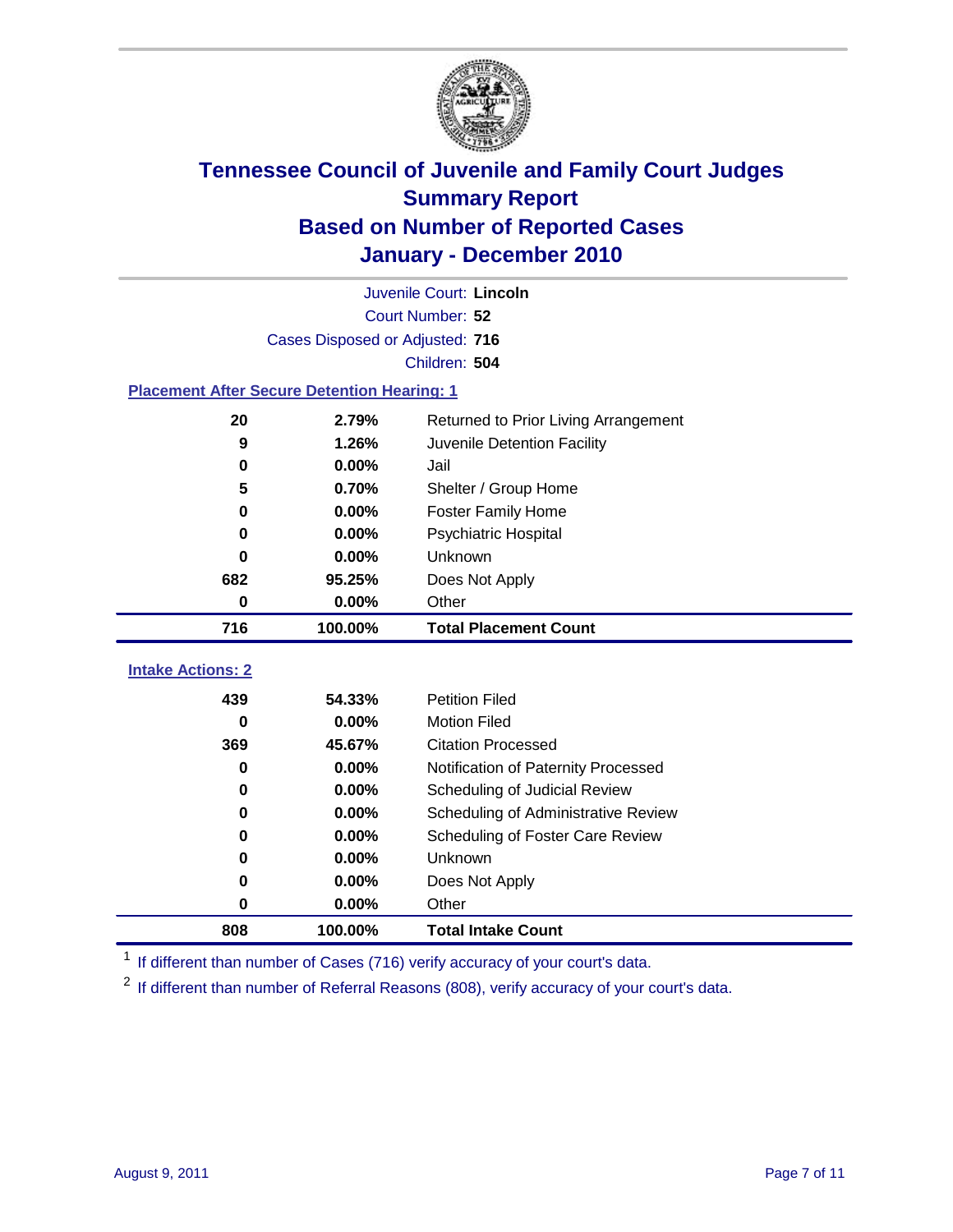

Court Number: **52** Juvenile Court: **Lincoln** Cases Disposed or Adjusted: **716** Children: **504**

### **Last Grade Completed by Child: 1**

| $\pmb{0}$                               | 0.00%    | Too Young for School         |  |
|-----------------------------------------|----------|------------------------------|--|
| 0                                       | 0.00%    | Preschool                    |  |
| 6                                       | 1.19%    | Kindergarten                 |  |
| 8                                       | 1.59%    | 1st Grade                    |  |
| 3                                       | 0.60%    | 2nd Grade                    |  |
| 6                                       | 1.19%    | 3rd Grade                    |  |
| 6                                       | 1.19%    | 4th Grade                    |  |
| 14                                      | 2.78%    | 5th Grade                    |  |
| 10                                      | 1.98%    | 6th Grade                    |  |
| 24                                      | 4.76%    | 7th Grade                    |  |
| 35                                      | 6.94%    | 8th Grade                    |  |
| 51                                      | 10.12%   | 9th Grade                    |  |
| 103                                     | 20.44%   | 10th Grade                   |  |
| 134                                     | 26.59%   | 11th Grade                   |  |
| 103                                     | 20.44%   | 12th Grade                   |  |
| 0                                       | $0.00\%$ | Non-Graded Special Ed        |  |
| 0                                       | 0.00%    | <b>GED</b>                   |  |
| 0                                       | 0.00%    | Graduated                    |  |
| 1                                       | 0.20%    | <b>Never Attended School</b> |  |
| 0                                       | 0.00%    | Unknown                      |  |
| 0                                       | $0.00\%$ | Other                        |  |
| 504                                     | 100.00%  | <b>Total Child Count</b>     |  |
| <b>Enrolled in Special Education: 1</b> |          |                              |  |

|  | <b>Enrolled in Special Equeation: 1</b> |  |
|--|-----------------------------------------|--|
|  |                                         |  |

| 504 | 100.00% | <b>Total Child Count</b> |  |
|-----|---------|--------------------------|--|
|     | 0.20%   | Unknown                  |  |
| 426 | 84.52%  | No                       |  |
| 77  | 15.28%  | Yes                      |  |

One child could be counted in multiple categories, verify accuracy of your court's data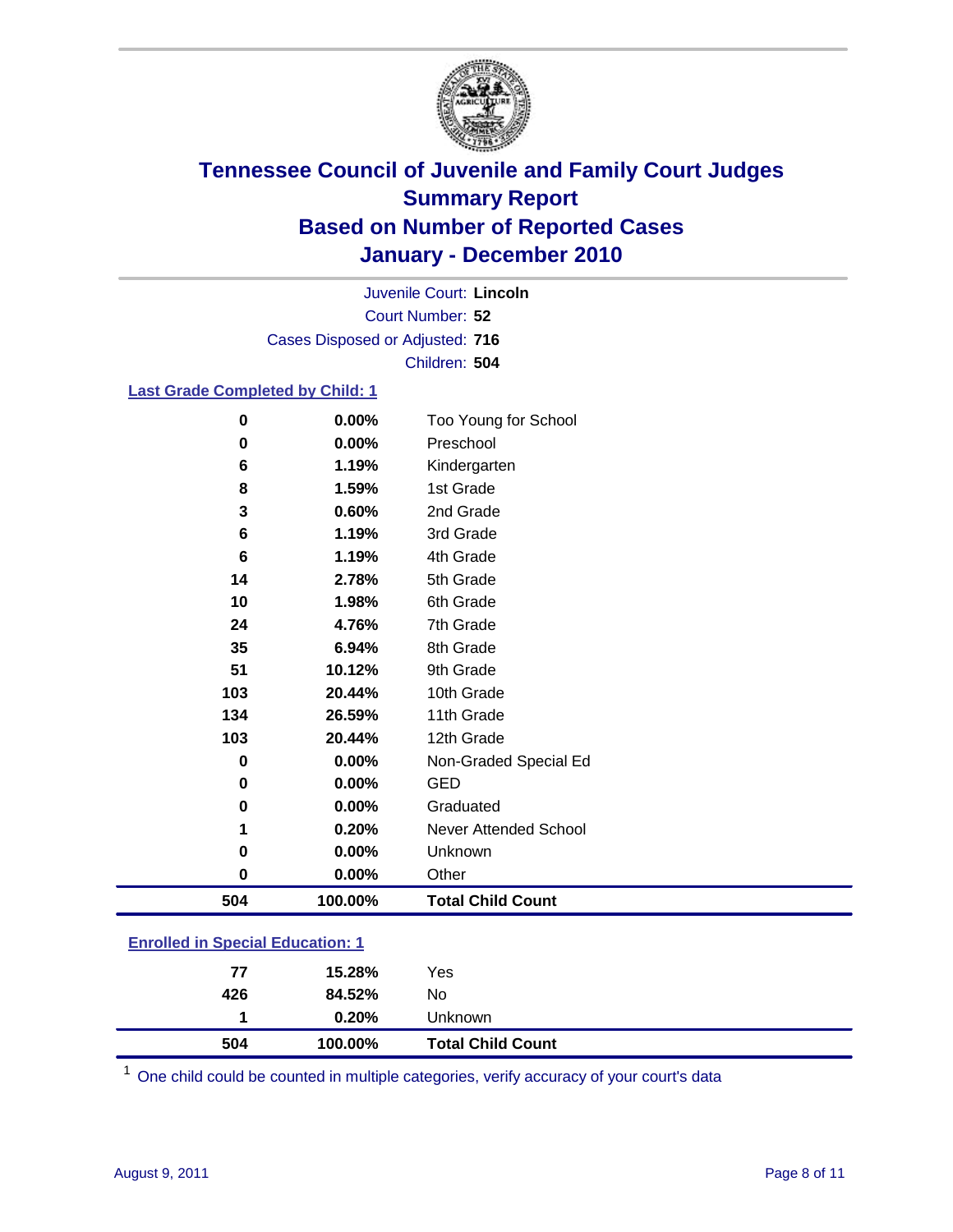

|                              |                                 | Juvenile Court: Lincoln   |
|------------------------------|---------------------------------|---------------------------|
|                              |                                 | Court Number: 52          |
|                              | Cases Disposed or Adjusted: 716 |                           |
|                              |                                 | Children: 504             |
| <b>Action Executed By: 1</b> |                                 |                           |
| 806                          | 99.75%                          | Judge                     |
| $\mathbf{2}$                 | 0.25%                           | Magistrate                |
| 0                            | $0.00\%$                        | <b>YSO</b>                |
| 0                            | 0.00%                           | Other                     |
| 0                            | 0.00%                           | Unknown                   |
| 808                          | 100.00%                         | <b>Total Action Count</b> |

### **Formal / Informal Actions: 1**

| 22  | 2.72%    | Dismissed                                        |
|-----|----------|--------------------------------------------------|
| 370 | 45.79%   | Retired / Nolle Prosequi                         |
| 95  | 11.76%   | <b>Complaint Substantiated Delinquent</b>        |
| 55  | 6.81%    | <b>Complaint Substantiated Status Offender</b>   |
| 0   | $0.00\%$ | <b>Complaint Substantiated Dependent/Neglect</b> |
| 0   | $0.00\%$ | <b>Complaint Substantiated Abused</b>            |
| 0   | $0.00\%$ | <b>Complaint Substantiated Mentally III</b>      |
| 0   | $0.00\%$ | Informal Adjustment                              |
| 0   | $0.00\%$ | <b>Pretrial Diversion</b>                        |
| 0   | $0.00\%$ | <b>Transfer to Adult Court Hearing</b>           |
| 0   | $0.00\%$ | Charges Cleared by Transfer to Adult Court       |
| 0   | $0.00\%$ | Special Proceeding                               |
| 0   | $0.00\%$ | <b>Review Concluded</b>                          |
| 266 | 32.92%   | Case Held Open                                   |
| 0   | $0.00\%$ | Other                                            |
| 0   | $0.00\%$ | <b>Unknown</b>                                   |
| 808 | 100.00%  | <b>Total Action Count</b>                        |

<sup>1</sup> If different than number of Referral Reasons (808), verify accuracy of your court's data.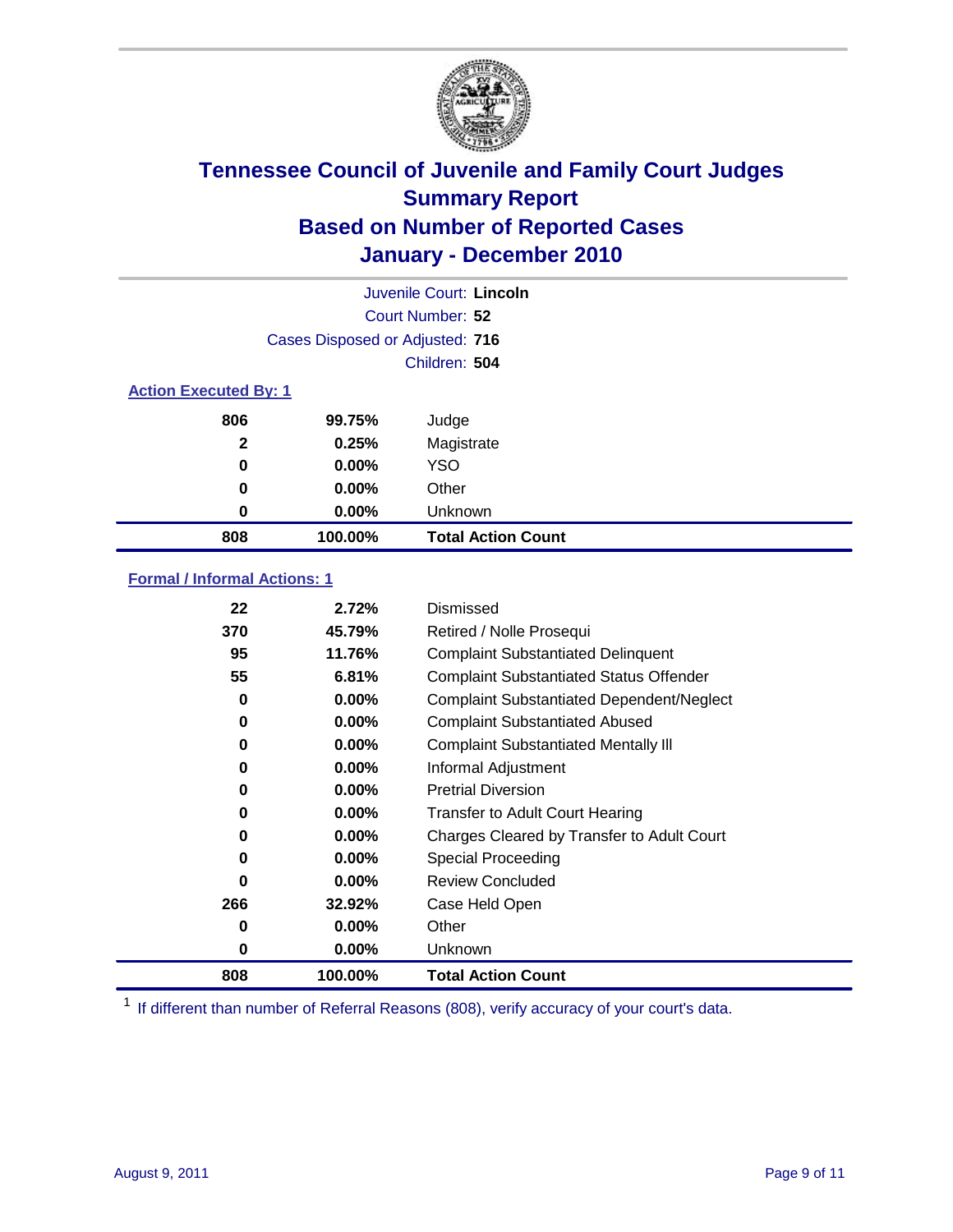

|                       |                                 | Juvenile Court: Lincoln                               |
|-----------------------|---------------------------------|-------------------------------------------------------|
|                       |                                 | Court Number: 52                                      |
|                       | Cases Disposed or Adjusted: 716 |                                                       |
|                       |                                 | Children: 504                                         |
| <b>Case Outcomes:</b> |                                 | There can be multiple outcomes for one child or case. |
| 19                    | 1.34%                           | <b>Case Dismissed</b>                                 |
| 252                   | 17.78%                          | Case Retired or Nolle Prosequi                        |
| 0                     | 0.00%                           | Warned / Counseled                                    |
| 236                   | 16.65%                          | Held Open For Review                                  |
| 49                    | 3.46%                           | Supervision / Probation to Juvenile Court             |
| 0                     | 0.00%                           | <b>Probation to Parents</b>                           |
| 28                    | 1.98%                           | Referral to Another Entity for Supervision / Service  |
| 20                    | 1.41%                           | Referred for Mental Health Counseling                 |
| 36                    | 2.54%                           | Referred for Alcohol and Drug Counseling              |
| 0                     | 0.00%                           | Referred to Alternative School                        |
| 0                     | 0.00%                           | Referred to Private Child Agency                      |
| 32                    | 2.26%                           | Referred to Defensive Driving School                  |
| 1                     | 0.07%                           | Referred to Alcohol Safety School                     |
| 1                     | 0.07%                           | Referred to Juvenile Court Education-Based Program    |
| 27                    | 1.91%                           | Driver's License Held Informally                      |
| 0                     | 0.00%                           | <b>Voluntary Placement with DMHMR</b>                 |
| 0                     | 0.00%                           | <b>Private Mental Health Placement</b>                |
| 0                     | 0.00%                           | <b>Private MR Placement</b>                           |
| 0                     | 0.00%                           | Placement with City/County Agency/Facility            |
| 0                     | 0.00%                           | Placement with Relative / Other Individual            |
| 16                    | 1.13%                           | Fine                                                  |
| 319                   | 22.51%                          | <b>Public Service</b>                                 |
| 17                    | 1.20%                           | Restitution                                           |
| 0                     | 0.00%                           | <b>Runaway Returned</b>                               |
| 43                    | 3.03%                           | No Contact Order                                      |
| 0                     | 0.00%                           | Injunction Other than No Contact Order                |
| 4                     | 0.28%                           | <b>House Arrest</b>                                   |
| 0                     | 0.00%                           | <b>Court Defined Curfew</b>                           |
| 0                     | 0.00%                           | Dismissed from Informal Adjustment                    |
| 0                     | 0.00%                           | <b>Dismissed from Pretrial Diversion</b>              |
| 0                     | 0.00%                           | Released from Probation                               |
| 0                     | 0.00%                           | <b>Transferred to Adult Court</b>                     |
| 0                     | $0.00\%$                        | <b>DMHMR Involuntary Commitment</b>                   |